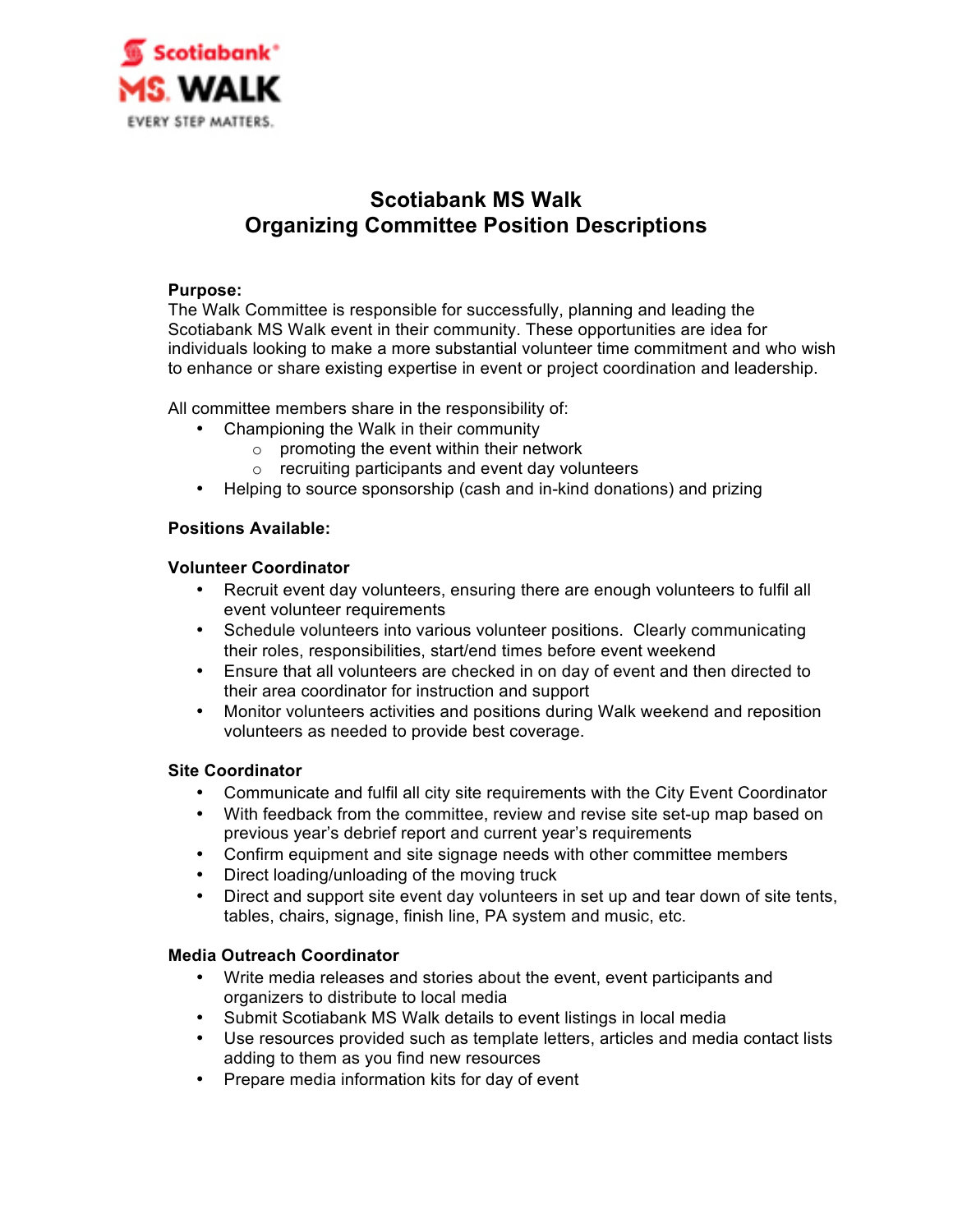

## **Food Coordinator**

- Solicit and pick up food donations for the food tent and rest stops
- Review food tent and rest stop equipment requirements with the site coordinator
- Set up the food service area on event day and provide direction to food tent event day volunteers
- Clean-up and take down the food tent at the conclusion of the event

### **Entertainment Coordinator**

- Secure entertainment for event day, including stage area, start/finish line and children's tent
- Coordinate balloon arch at start/finish line
- Review required equipment with Site Coordinator
- Set up the entertainment areas on event day and provide direction and support to event day volunteers stations in your areas.
- Greet and direct entertainment as they arrive and ensure they have everything they need

### **Route Coordinator\***

- Reconfirm the route and route marshal requirements with the committee
- Review signage and equipment requirements with site coordinator
- Set up route signage and rest stops on event day
- Provide route marshals and rest stop volunteers direction, support and supervision on the event day
- Communicate with first aid and route marshals regarding participant pick-ups, and incidents on route

## **Check in Coordinator\***

- Become familiar with registration procedure
- Set up and take down check-in, money counting and tune-up areas on event day and Saturday early pledge drop-off if applicable
- Supervise, support and train event day check-in tent volunteers
- Arrange two unrelated volunteers to transport all monies received from event site to MS Society office or bank

## **Skills, Attitudes, Knowledge Required:**

- Volunteer recruitment experience is an asset (specific to volunteer coordinator)
- Media and communications experience is an asset (specific to medial outreach coordinator)
- Experience in the respective roles' area of work is an asset
- Strong leadership, communication, organizational and customer service skills
- Proficient with computers including; email, internet searches, word, excel
- Self-motivated/directed and able to fulfil duties on time
- Must be able to do some heavy lifting (tents, tables, chairs)